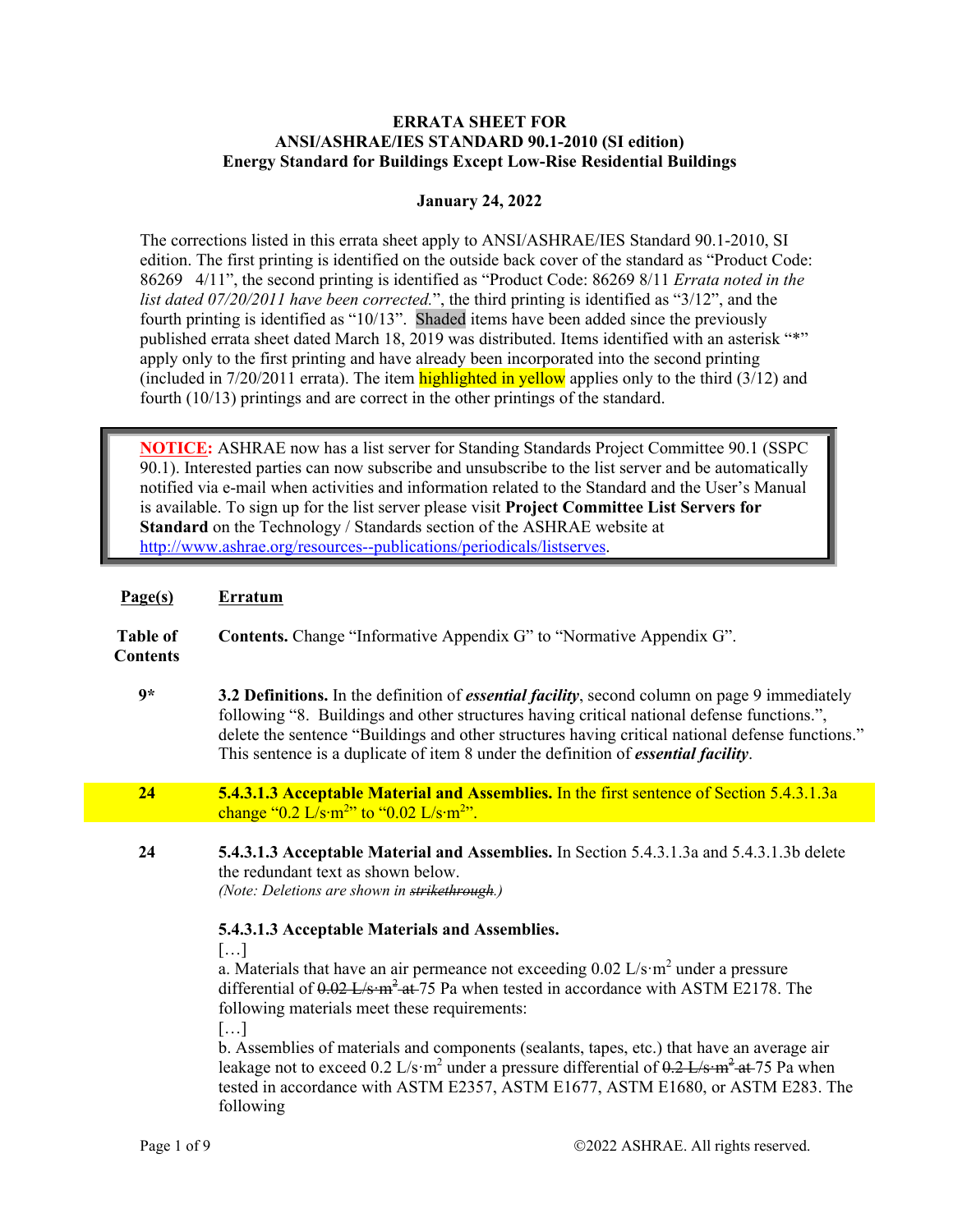assemblies meet these requirements: […]

- **24 5.4.3.1.3 Acceptable Materials and Assemblies.** In the first sentence of Section 5.4.3.1.3b change "0.02 L/s⋅m<sup>2</sup>" to "0.2 L/s⋅m<sup>2</sup>".
- **35 5.5.4.2.3 Minimum Skylight Fenestration Area.** In Section 5.5.4.2.3 Exception f change "Section  $9.4.1.3$ " to "Section  $9.4.1.4$ " in two  $(2)$  places.
- **35 5.5.4.4 Fenestration Solar Heat Gain Coefficient (SHGC).** In the title of Section 5.5.4.4 delete the "a" in front of "aGain".
- **36 5.5.4.4.2 SHGC of Skylights.** Change exception d to Section 5.5.4.4.2 as shown below. *(Note: Additions are shown in underline and deletions are shown in strikethrough.)*

d. For *dynamic glazing*, the minimum SHGC shall be used to demonstrate compliance with this section. *Dynamic glazing* shall be considered separately from other skylights *vertical fenestration*, and area-weighted averaging with other skylights *vertical fenestration* that is not *dynamic glazing* shall not be permitted.

**41 6.4.1.2.1 Water-cooled centrifugal chilling packages.** Change the calculation for Adjusted NPLV in the example in Section 6.4.1.2.1 as follows: *(Note: Additions are shown in underline and deletions are shown in strikethrough.)*

Adjusted NPLV =  $6.525 \times 0.9282 \times 1.0009 = 6.062$  5.53 COP

**45 6.4.4.2.2 Duct Leakage Tests.** Correct the equation in Section 6.4.4.2.2 as shown below. *(Note: Additions are shown in underline and deletions are shown in strikethrough.)* 

$$
L_{max} = C_L(P^{0.65}/1000)
$$

where

| $L_{max}$ | $=$ | maximum permitted leakage, $L/s$ per m <sup>2</sup> of duct surface area                                       |
|-----------|-----|----------------------------------------------------------------------------------------------------------------|
| $C_L$     | $=$ | $\div 0.00563$ , duct leakage class, L/s·per m <sup>2</sup> of duct surface area at 250 per Pa <sup>0.65</sup> |
| P         | $=$ | test pressure, which shall be equal to the design duct pressure class rating, Pa                               |
|           |     |                                                                                                                |

**52 TABLE 6.5.4.5 Piping System Design Maximum Flow Rate in L/s.** Change "1" L/s to "11" L/s for Nominal Pipe Size 90 mm in column 2 ( $\leq$ 2000 Hours/Yr, Other).

**61 TABLE 6.8.1D Electrically Operated Packaged Terminal Air Conditioners, Packaged Terminal Heat Pumps, Single-Package Vertical Air Conditioners, Single-Package Vertical Heat Pumps, Room Air Conditioners, and Room Air-Conditioner Heat Pumps – Minimum Efficiency Requirements.** In the first and third rows of Table 6.8.1D, in the column titled Minimum Efficiency, replace "EER" with "COP<sub>c</sub>" as shown below. *(Note: Additions are shown in underline and deletions are shown in strikethrough.)*

| <b>Equipment Type</b>                | <b>Size Category</b> | Subcategory or                  | <b>Minimum Efficiency</b>             | <b>Test</b>            |
|--------------------------------------|----------------------|---------------------------------|---------------------------------------|------------------------|
|                                      | (Input)              | <b>Rating Condition</b>         |                                       | Procedure <sup>a</sup> |
|                                      |                      |                                 | $3.66 - (0.213 \times$                |                        |
| PTAC (cooling mode)                  |                      |                                 | Cap/1000) $\rm ^{c}$ COP <sub>c</sub> |                        |
| standard size                        | All capacities       | $35.0^{\circ}$ Cdb outdoor air  | (before 10/08/2012)                   | AHRI 310/380           |
|                                      |                      |                                 | $4.04 - (0.300 \times Cap/1000)^c$    |                        |
|                                      |                      |                                 | $COP_c$ EER (as of $10/08/2012$ )     |                        |
|                                      |                      |                                 | $3.60 - (0.213 \times$                |                        |
|                                      |                      |                                 | Cap/1000) $\rm ^{c}$ COP <sub>c</sub> |                        |
| PTHP (cooling mode)<br>standard size | All capacities       | $35.0^{\circ}$ C db outdoor air | (before 10/08/2012)                   | AHRI 310/380           |
|                                      |                      |                                 | $4.10 - (0.300 \times Cap/1000)^c$    |                        |
|                                      |                      |                                 | $COP_c$ EER (as of $10/08/2012$ )     |                        |
|                                      |                      |                                 |                                       |                        |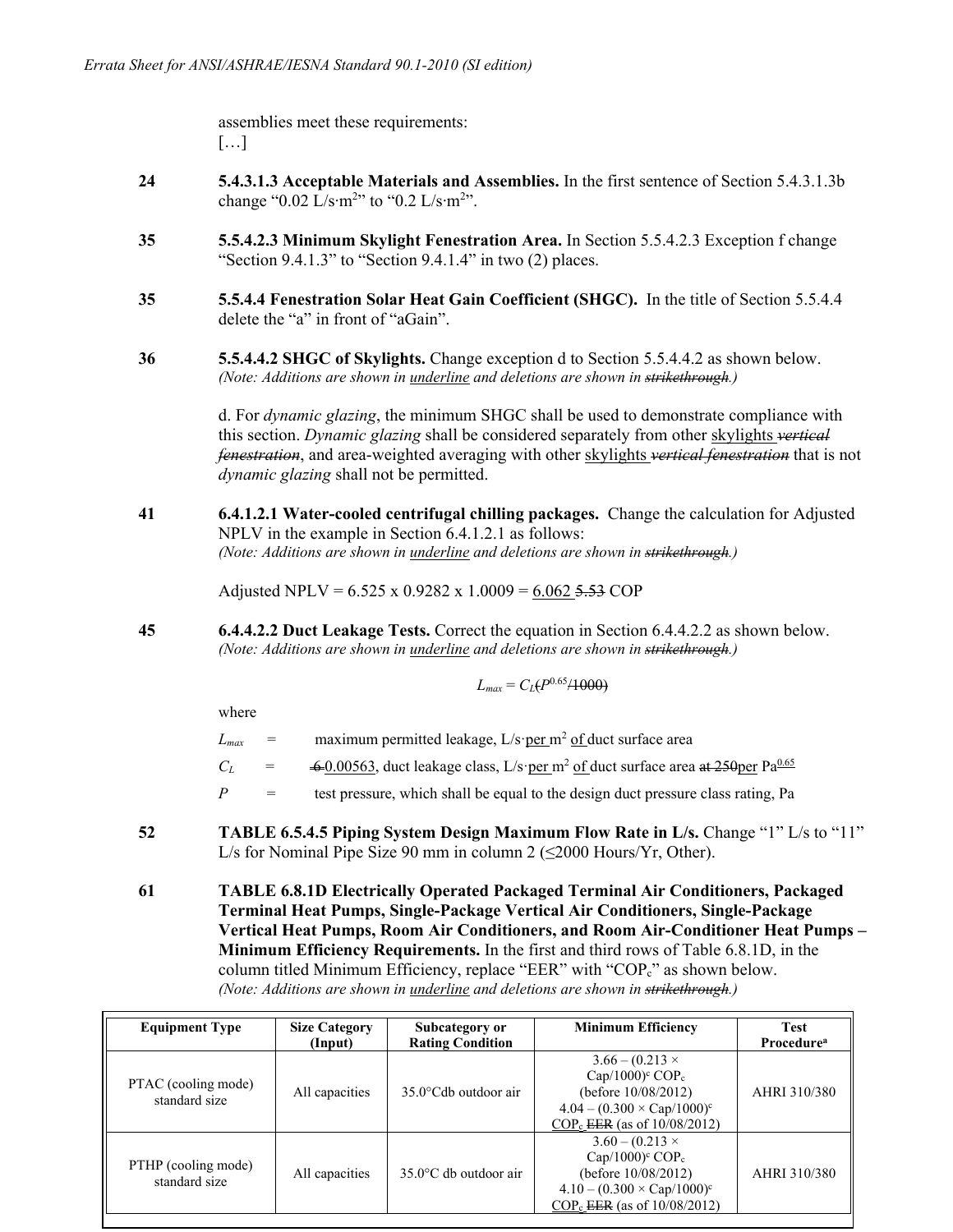| 61 | <b>TABLE 6.8.1D Electrically Operated Packaged Terminal Air Conditioners, Packaged</b> |
|----|----------------------------------------------------------------------------------------|
|    | <b>Terminal Heat Pumps, Single-Package Vertical Air Conditioners, Single-Package</b>   |
|    | Vertical Heat Pumps, Room Air Conditioners, and Room Air-Conditioner Heat Pumps -      |

| <b>Equipment Type</b>                                | <b>Size Category</b><br>(Input) | Subcategory or<br><b>Rating Condition</b> | <b>Minimum Efficiency</b>                                                                                                                                                             | <b>Test</b><br><b>Procedure</b> <sup>a</sup> |
|------------------------------------------------------|---------------------------------|-------------------------------------------|---------------------------------------------------------------------------------------------------------------------------------------------------------------------------------------|----------------------------------------------|
| PTAC (cooling mode)<br>standard size                 | All capacities                  | 35.0°Cdb outdoor air                      | $3.66 - (0.213 \times$<br>Cap $\frac{(1000)^c}{c}$ COP <sub>c</sub><br>(before 10/08/2012)<br>$4.04 - (0.300 \times \text{Cap} / 4000)$ <sup>c</sup><br>$COP_c$ (as of $10/08/2012$ ) |                                              |
| PTAC (cooling mode)<br>nonstandard size <sup>b</sup> | All capacities                  | $35.0^{\circ}$ C db outdoor air           | $3.19 - (0.213 \times$<br>$Cap/4000$ <sup>o</sup> COPc                                                                                                                                |                                              |
| PTHP (cooling mode)<br>standard size                 | All capacities                  | $35.0^{\circ}$ C db outdoor air           | $3.60 - (0.213 \times$<br>$Cap/4000$ <sup>c</sup> COP <sub>c</sub><br>(before 10/08/2012)<br>$4.10 - (0.300 \times \text{Cap} / 4000)$ <sup>c</sup><br>$COP_c$ (as of $10/08/2012$ )  | AHRI 310/380                                 |
| PTHP (cooling mode)<br>nonstandard sizeb             | All capacities                  | $35.0^{\circ}$ C db outdoor air           | $3.16 - (0.213 \times$<br>$\text{Cap}$ <del>/1000</del> ) <sup>c</sup> COPc                                                                                                           |                                              |
|                                                      |                                 |                                           |                                                                                                                                                                                       |                                              |
| PTHP (heating mode)<br>standard size                 | All capacities                  |                                           | $3.2 - (0.026 \times$<br>$Cap/4000$ <sup>c</sup> COP <sub>H</sub><br>(before 10/08/2012)<br>$3.7 - (0.052 \times \text{Cap}4000)^c$<br>COP <sub>H</sub> (as of 10/08/2012)            |                                              |
| PTHP (heating mode)<br>nonstandard sizeb             | All capacities                  |                                           | $2.9 - (0.026 \times$<br>$Cap/4000$ <sup>o</sup> COP <sub>H</sub>                                                                                                                     |                                              |

**62 TABLE 6.8.1D Electrically Operated Packaged Terminal Air Conditioners, Packaged Terminal Heat Pumps, Single-Package Vertical Air Conditioners, Single-Package Vertical Heat Pumps, Room Air Conditioners, and Room Air-Conditioner Heat Pumps – Minimum Efficiency Requirements (***continued***).** In the fourth column titled "Test Procedure" change the superscript from "d" to "a" as shown below. Delete duplicate footnote "d" (same as footnote "a").

*(Note: Additions are shown in underline and deletions are shown in strikethrough.)*

|           |                      | Subcategory |                |                         |
|-----------|----------------------|-------------|----------------|-------------------------|
| Equipment | <b>Size Category</b> | or          | <b>Minimum</b> | Test                    |
| Type      | (Input)              | Rating      | Efficiency     | Procedure <sup>da</sup> |
|           |                      | Condition   |                |                         |

a Section 12 contains a complete specification of the referenced test procedure, including the referenced year version of the test procedure.

b Nonstandard size units must be factory *labeled* as follows: "MANUFACTURED FOR NONSTANDARD SIZE APPLICATIONS ONLY; NOT TO BE INSTALLED IN NEW STANDARD PROJECTS." Nonstandard size efficiencies apply only to units being installed in existing sleeves having an external *wall* opening of less than 16 in. high or less than 42 in. wide and having a cross-sectional area less than 670 in.<sup>2</sup>.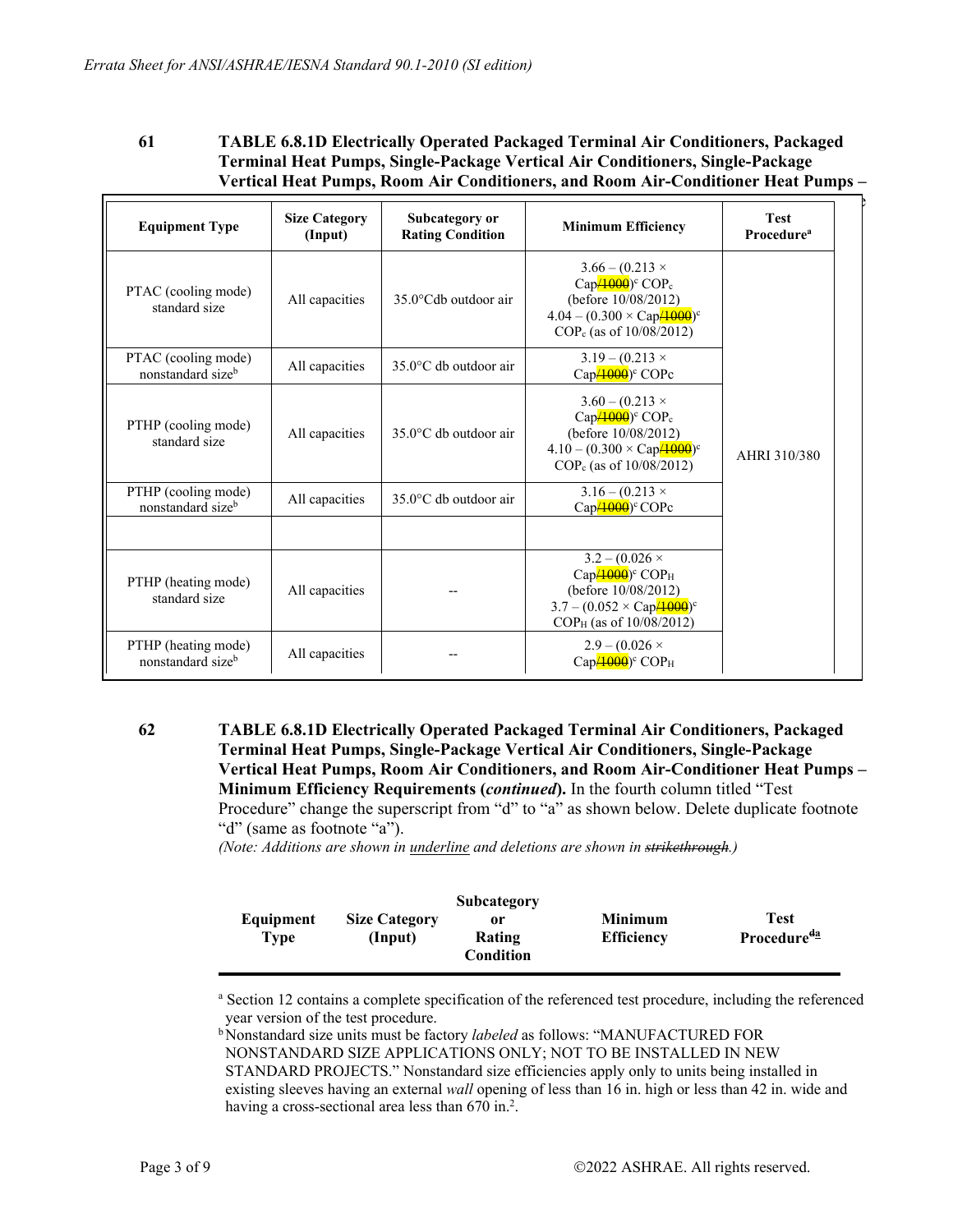$c$ *Cap* means the rated cooling capacity of the product in Btu/h. If the unit's capacity is less than 7000 Btu/h, use 7000 Btu/h in the calculation. If the unit's capacity is greater than 15,000 Btu/h, use 15,000 Btu/h in the calculation.

<sup>d</sup> Section 12 contains a complete specification of the referenced test procedure, including the referenced year version of the test procedure.

- **69 Table 6.8.3B Minimum Piping Insulation Thickness Cooling Systems (Chilled Water, Brine, and Refrigerant).** Change the insulation thickness requirement from "15 mm" to "13 mm" in three places.
- **70 Section 7.4.3 Service Hot-Water Piping Insulation.** In Section 7.4.3 change "Table 6.8.3" to "Table 6.8.3A".
- **72 TABLE 7.8 Performance Requirements for Water Heating Equipment.**  The 2010 SI edition of Standard 90.1 incorrectly included the I-P version of Table 7.8. See Table 7.8 for changes (attached). Table changed to reflect SI units. *(Note: Additions are shown in underline and deletions are shown in strikethrough.)*
- **79 Table 9.4.3B Individual Lighting Power Allowance for Building Exteriors.** For Nontradable Surfaces, Building facades, change "66 W/linear meter for each illuminated wall or surface length" to "8.2 W/linear meter for each illuminated wall or surface length".
- **80 Table 9.4.3B Individual Lighting Power Allowance for Building Exteriors.** Revise Table 9.4.3B as shown. See Table 9.4.3B for changes (attached). *(Note: Deletions are shown in strikethrough.)*
- **83 TABLE 9.6.1 Lighting Power Densities Using the Space-by-Space Method.** In the first column on Table 9.6.1 change the space type as follows: *(Note: Additions are shown in underline and deletions are shown in strikethrough.)*

Atrium

First 13 m height 1.059 0.10 per m NA (height) Height above 13 m 0.706 0.07 per m NA (height)

- **83 TABLE 9.6.1 Lighting Power Densities Using the Space-by-Space Method.** In the second column of Table 9.6.1 on page 83 change the column heading from "LPD W/ft<sup>2</sup>" to "LPD  $W/m^{2}$ <sup>"</sup>.
- **83 TABLE 9.6.1 Lighting Power Densities Using the Space-by-Space Method.** In the second column of Table 9.6.1 on page 83, under Building – Specific Space Types: Hospital – Corridor/Transition, change "Width  $\leq 8$  ft" to "Width  $\leq 2.4$  m".
- **84 TABLE 9.6.1 Lighting Power Densities Using the Space-by-Space Method.** In the first and second columns of Table 9.6.1 on page 84 change column headings from "LPD W/ft<sup>2</sup>" to "**LPD W/m2** ".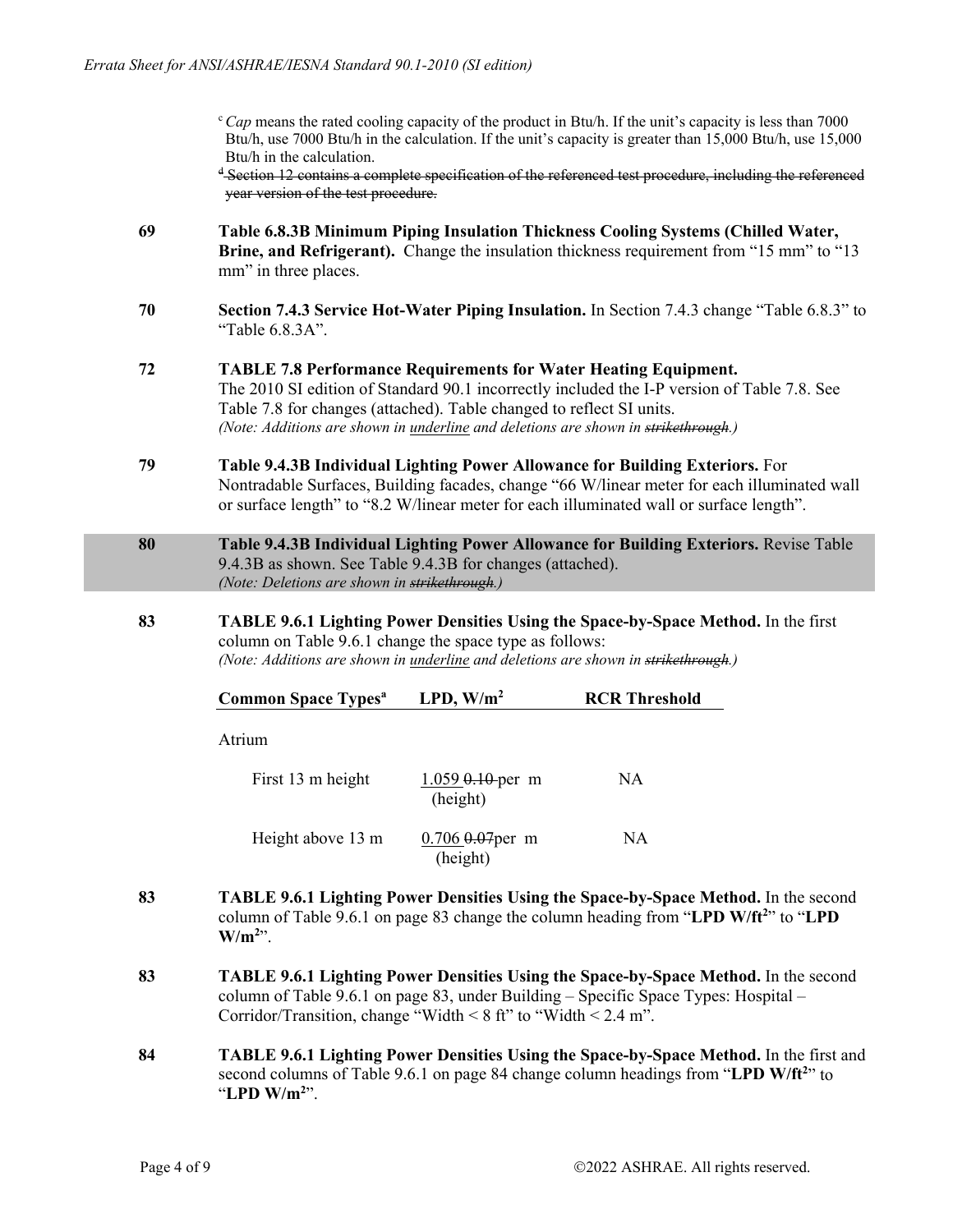- **84 TABLE 9.6.1 Lighting Power Densities Using the Space-by-Space Method** *(continued)***.** In the second column of Table 9.6.1, under Retail Sales Area, change the reference from "Section  $9.6.3(c)$ " to "Section  $9.6.2(b)$ ."
- **84 TABLE 9.6.1 Lighting Power Densities Using the Space-by-Space Method.** In the second column of Table 9.6.1 on page 84 under the space type "Sports Arena" add the following: *(Note: Additions are shown in underline.)*

| <b>Building - Specific Space Types</b> | <b>LPD</b><br>W/m <sup>2</sup> | <b>RCR</b><br><b>Threshold</b> |
|----------------------------------------|--------------------------------|--------------------------------|
| Sports Arena                           |                                |                                |
| <b>Audience Seating</b>                | 4.6                            | 4                              |
| Court Sports Arena – Class 4           | 7.8                            | 4                              |
| Court Sports Arena – Class 3           | <u>12.9</u>                    | $\overline{4}$                 |
| Court Sports Arena – Class 2           | 20.7                           | 4                              |
| Court Sports Arena – Class 1           | 32.4                           | 4                              |
| Ring Sports Arena                      | 28.8                           | 4                              |

- **112 Table A3.1C Assembly U-Factors, C-Factors,** *Ru, Rc***, and** *HC* **for Concrete Block Walls (***Continued)***.** In Table A3.1C for 200 mm block, Density 1,680 kg/m³, Partly Grouted, Cells Empty, change *HC* from "0.8" to "208".
- **146 C5. MODELING ASSUMPTIONS.** Revise the text of Section C5 as shown below: *(Note: Additions are shown in underline.*)

The following are modeling assumptions for the purposes of this appendix only and are not requirements for building operation.

- **199\* Informative Appendix E Informative References.** In the first paragraph of Informative Appendix E change the reference to "90.1-2007" to "90.1-2010".
- **209 Normative Appendix G Performance Rating Method.** Correct the note immediately preceding Normative Appendix G as shown below. *(Note: Additions are shown in underline and deletions are shown in strikethrough.)*

**(This appendix is not part of this standard. It is merely informative and does not contain requirements necessary for conformance to the standard. It has not been processed according to the ANSI requirements for a standard and may contain material that has not been subject to public review or a consensus process. Unresolved objectors on informative material are not offered the right to appeal at ASHRAE or ANSI.)** 

**(This is a normative appendix and is part of this standard).**

**216 TABLE G3.1 Modeling Requirements for Calculating Proposed and Baseline Building Performance.** In item No. 11 Service Hot-Water Systems, under the Baseline Building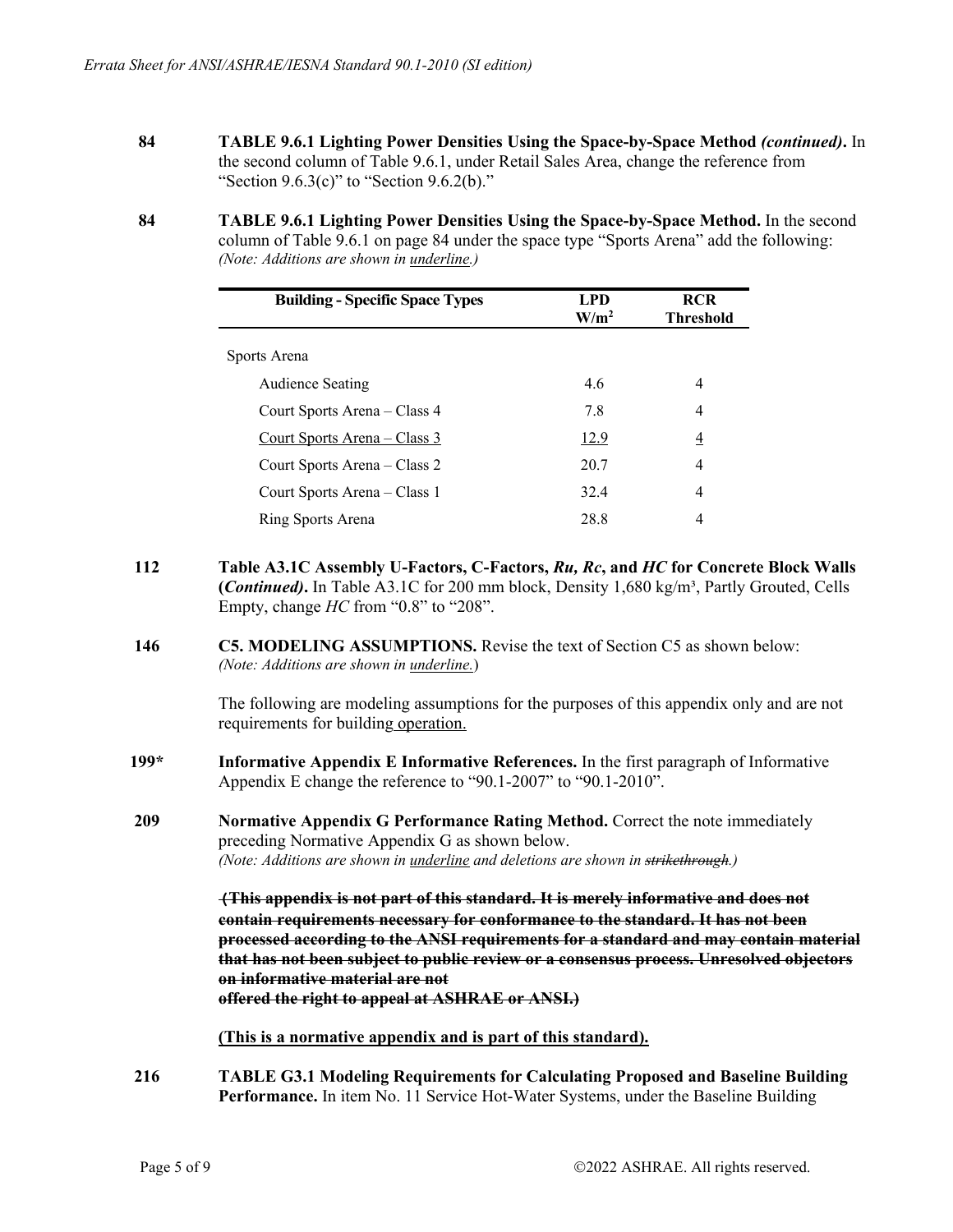Performance column, condition i, Exception 3, in the first sentence change "usuage" to "usage".

## **218 TABLE G3.1.1.B Baseline System Descriptions.** For System No. 6 and No. 7 change the System Type as follows:

*(Note: Additions are shown in underline and deletions are shown in strikethrough.)*

| System No.                          | <b>System Type</b>                                                     | <b>Fan Control</b> | <b>Cooling Type</b> | <b>Heating Type</b>             |
|-------------------------------------|------------------------------------------------------------------------|--------------------|---------------------|---------------------------------|
| 6. Packaged VAV<br>with PFP Boxes   | Packaged rooftop<br>VAV with parallel fan<br>power boxes and<br>reheat | VAV                | Direct expansion    | Electric resistance             |
| 7. VAV with Reheat Packaged rooftop |                                                                        | VAV                | Chilled water       | Hot-water fossil fuel<br>boiler |

**TABLE G3.1.1B Baseline System Descriptions**

**219-220 G3.1.2.10 System Fan Power.** Change the equations in Section G3.1.2.10 as follows: *(Note: Additions are shown in underline and deletions are shown in strikethrough.)* 

> **G3.1.2.10 System Fan Power.** *System* fan electrical power for supply, return, exhaust, and relief (excluding power to fan-powered VAV boxes) shall be calculated using the following formulas:

For Systems 1 and 2,

 $P_{fan} = CFMs \times 0.64 \, \theta.3$ 

For systems 3 through 8,

 $P_{fan}$  = input kW<sub>i</sub>  $\times$  746 / Fan Motor Efficiency

Efficiency For systems 9 and 10 (supply fan),

 $P_{fan} = CFMs \times 0.64 \, \theta.3$ 

For Systems 9 and 10 (*non-mechanical cooling* fan if required by Section G3.1.2.8.2)

 $P_{fan} = CFM_{nmc} \times 0.1149.054$ 

where

 $P_{fan}$  = electric power to fan motor (watts)

and

input  $kW_i$  = input kilowatts of baseline fan motor from Table G3.1.2.9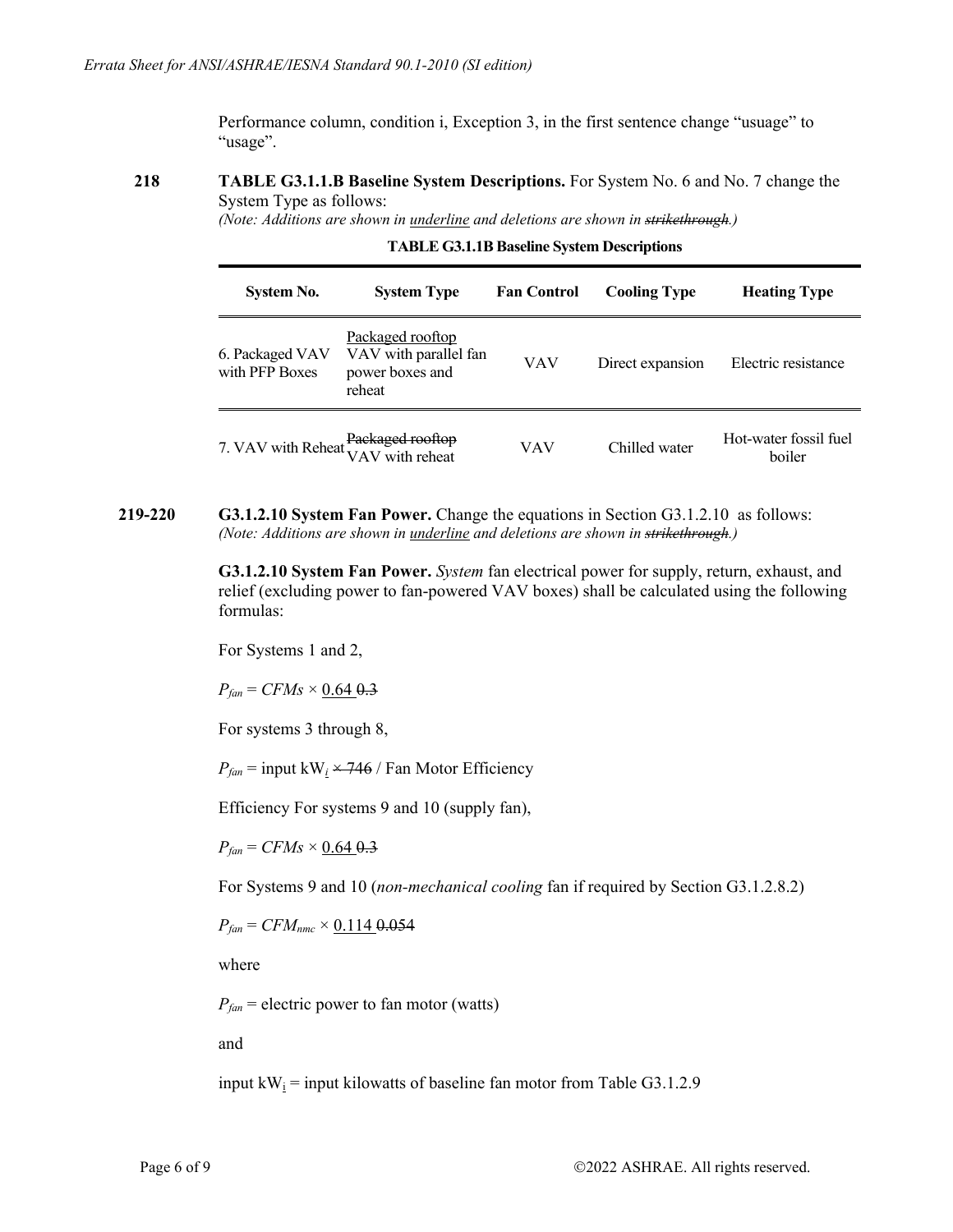Fan Motor Efficiency = the efficiency from Table 10.8B for the next motor size greater than the input kW using a totally enclosed fan cooled motor at 1800 rpm.

*CFMs* = the baseline *system* maximum design supply fan airflow rate in L/s

*CFMnmc* = the baseline non-*mechanical cooling* fan airflow in L/s

**220\* TABLE G3.1.3.7 Type and Number of Chillers.** Revise Table G3.1.3.7 as follows: *(Note: Additions are shown in underline and deletions are shown in strikethrough.)* 

| <b>Building Peak</b><br><b>Cooling Load</b>                                  | <b>Number and Type of Chiller(s)</b>                                                                                                 |
|------------------------------------------------------------------------------|--------------------------------------------------------------------------------------------------------------------------------------|
| $\leq 1055$ kW<br>£11,148 $m^2$                                              | 1 water-cooled screw chiller                                                                                                         |
| $> 1055$ kW<br>$11,148 \text{ m}^2$ ,<br>$< 2110$ kW<br>$22,296 \text{ m}^2$ | 2 water-cooled screw chillers<br>sized equally                                                                                       |
| $\geq$ 2110 kW<br>$\frac{322.296 \text{ m}^2}{ }$                            | 2 water-cooled centrifugal chillers minimum<br>with chillers added so that no chiller is larger<br>than $2813$ kW, a 1 sized equally |

**TABLE G3.1.3.7 Type and Number of Chillers**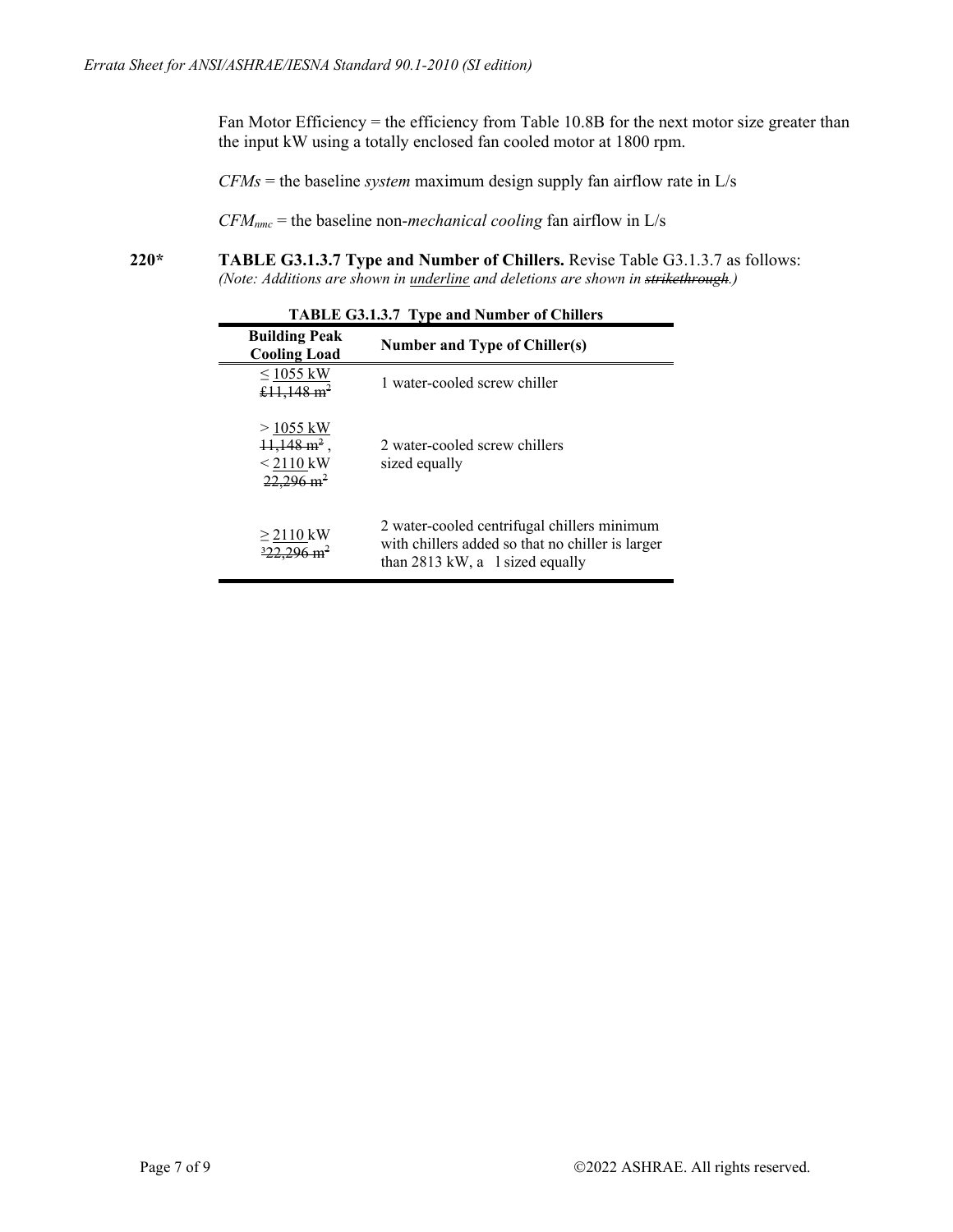| <b>Equipment Type</b>                    | <b>Size Category</b>                   | Subcategory or                        | <b>Performance Required a</b>                          | <b>Test</b>                                 |
|------------------------------------------|----------------------------------------|---------------------------------------|--------------------------------------------------------|---------------------------------------------|
|                                          | (Input)                                | <b>Rating Condition</b>               |                                                        | Procedure b, c                              |
| Electric table top water<br>heaters      | $\leq$ 12 kW                           | Resistance $\geq$ 75.7 L              | $0.93 - 0.00132 - 0.00035V$ EF                         | DOE 10 CFR<br>Part 430                      |
| Electric<br>water heaters                | $< 12$ kW                              | Resistance<br>$\geq$ 75.7 L           | 0.97-0.00132-0.00035V EF                               | DOE 10 CFR<br>Part 430                      |
|                                          | $>12$ kW                               | Resistance≥75.7 L                     | $20 + 35 - 5.9 + 5.3 \sqrt{V}$ SL, W                   | Section G.2 of<br>ANSI Z21.10.3             |
|                                          | $\leq$ 24 Amps and<br>$\leq$ 250 Volts | Heat Pump                             | 0.93-0.00132-0.00035V EF                               | DOE 10 CFR<br>Part 430                      |
| Gas storage<br>water heaters             | $< 22.98$ kW                           | $\geq$ 75.7 L                         | 0.67-0.00190.0005V EF                                  | DOE 10 CFR<br>Part 430                      |
|                                          | $>22.98$ kW                            | $<$ 309.75 W/L                        | 80% $E_t$ (Q/800 + 110799 + 16.6 $\sqrt{V}$ )<br>SL, W | Sections G.1 and<br>G.2 of ANSI<br>Z21.10.3 |
| Gas instantaneous<br>water heaters       | $>14.66$ kW and<br>$<$ 58.62 kW        | $≥309.75$ W/L<br>and $\leq$ 7.57 L    | 0.62-0.00190.0005V EF                                  | DOE 10 CFR<br>Part 430                      |
|                                          | $\geq$ 58.62 kW <sup>d</sup>           | $\geq$ 309.75 W/L and<br>$<$ 37.85    | $80\% E_t$                                             | Sections G.1 and                            |
|                                          | $\geq$ 58.62 kW                        | $\geq$ 309.75 W/L and<br>$\geq 37.85$ | $80\% E_t(Q/800 + 110799 + 16.6 \sqrt{V})$<br>SL, W    | G.2 of ANSI<br>Z21.10.3                     |
| Oil storage<br>water heaters             | $< 30.78$ kW                           | $\geq$ 75.7 L                         | 0.59-0.00190.0005V EF                                  | DOE 10 CFR<br>Part 430                      |
|                                          | $>30.78$ kW                            | $<$ 309.75 W/L                        | 78% $E_t(Q/800 + 110799 + 16.6 \sqrt{V})$<br>SL, W     | Sections G.1 and<br>G.2 of ANSI<br>Z21.10.3 |
| Oil instantaneous<br>water heaters       | $< 61.55$ kW                           | $≥309.75$ W/L<br>and $\leq$ 7.57 L    | 0.59-0.00190.0005V EF                                  | DOE 10 CFR<br>Part 430                      |
|                                          | $>61.55$ kW                            | $≥309.75$ W/L<br>and $\leq$ 37.85     | 80% $E_t$                                              | Sections G.1 and                            |
|                                          | $>61.55$ kW                            | $≥309.75$ W/L<br>and $\geq$ 37.85     | 78% $E_t(Q/800 + 110799 + 16.6 \sqrt{V})$<br>SL, W     | G.2 of ANSI<br>Z21.10.3                     |
| Hot-water supply<br>boilers, gas and oil | $\geq$ 61.55 kW and<br>$<$ 3663.8 kW   | $≥309.75$ W/L<br>and $\leq$ 37.85     | $80\% E_t$                                             |                                             |
| Hot-water supply<br>boilers, gas         |                                        | $≥309.75$ W/L<br>and $\geq$ 37.85     | $80\% E_t(Q/800 + 110799 + 16.6 \sqrt{V})$<br>SL, W    | Sections G.1 and<br>G.2 of ANSI             |
| Hot-water supply<br>boilers, oil         |                                        | $≥309.75$ W/L<br>and $\geq$ 37.85     | 78% $E_t(Q/800 + 110799 + 16.6 \sqrt{V})$<br>SL,W      | Z21.10.3                                    |
| Pool heaters<br>oil and gas              | All                                    |                                       | $78% E_t$                                              | <b>ASHRAE 146</b>                           |
| Heat pump pool heaters                   | All                                    |                                       | 4.0 COP                                                | <b>ASHRAE 146</b>                           |

**Table 7.8 Performance Requirements for Water Heating Equipment**